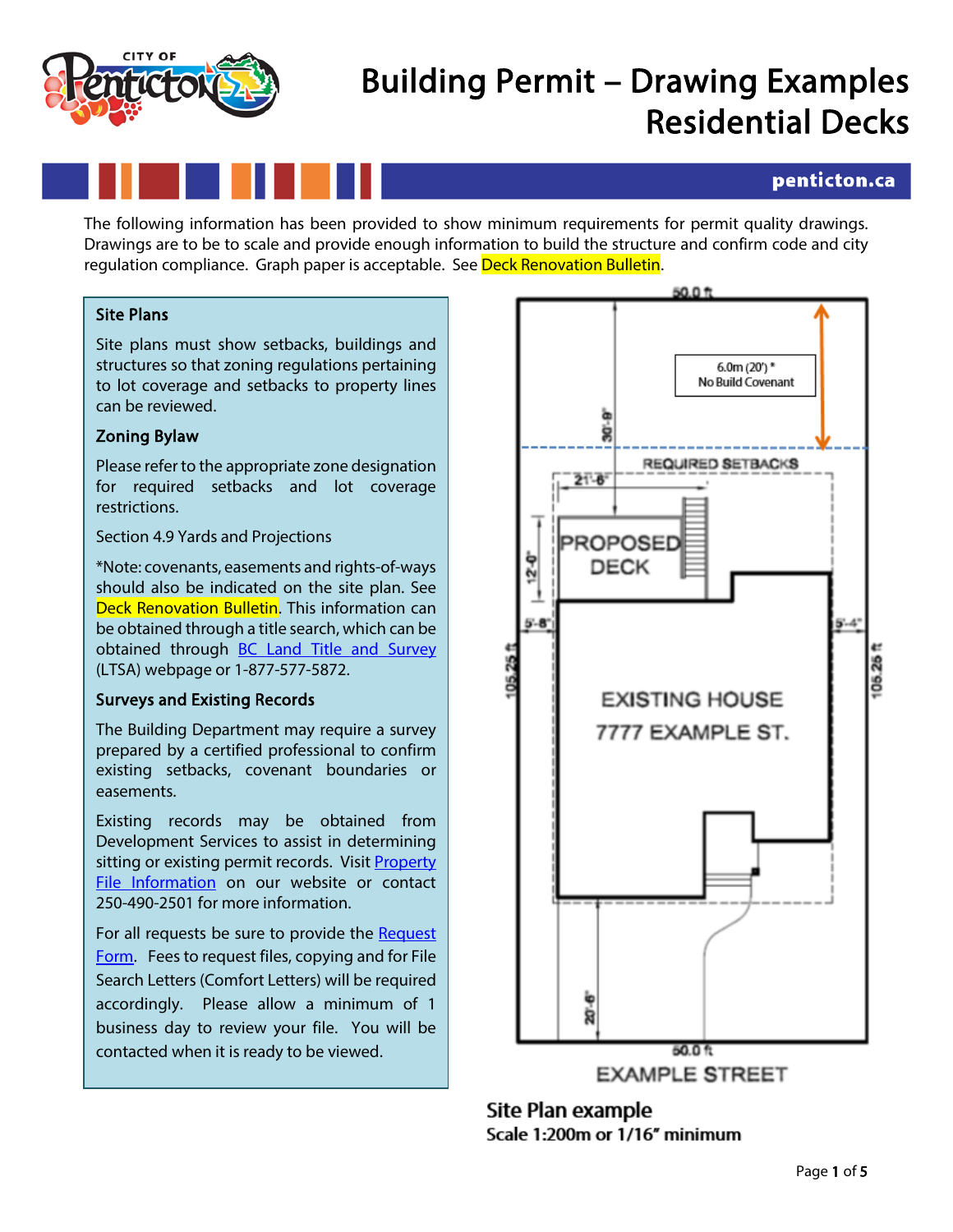# Foundation Plan

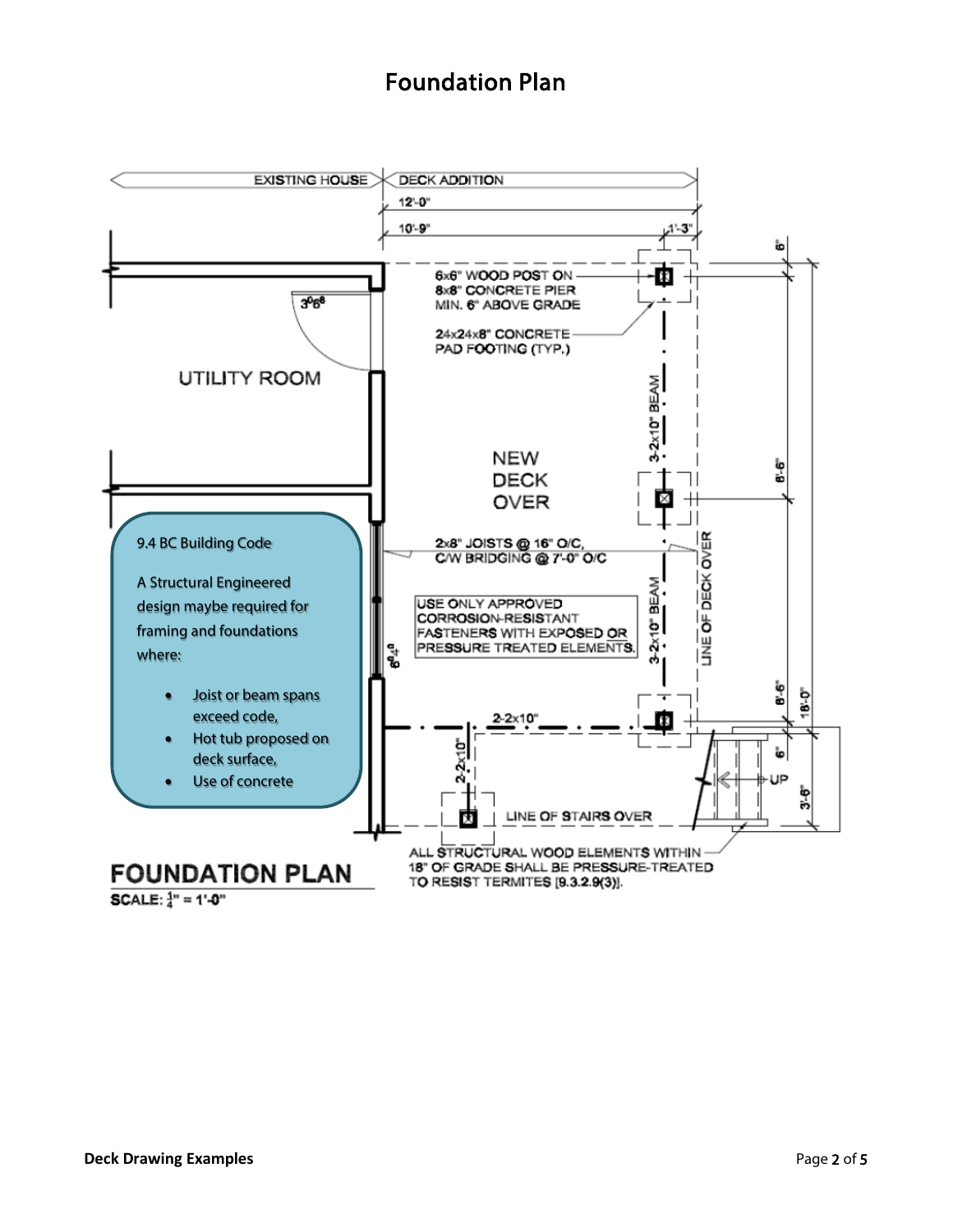## Deck Plan



**SCALE:**  $\frac{1}{4}$ " = 1'-0"

\*\*Note: Actual plans must be drawn on minimum 11x17" size paper. Plans must NOT be drawn on graph or lined paper.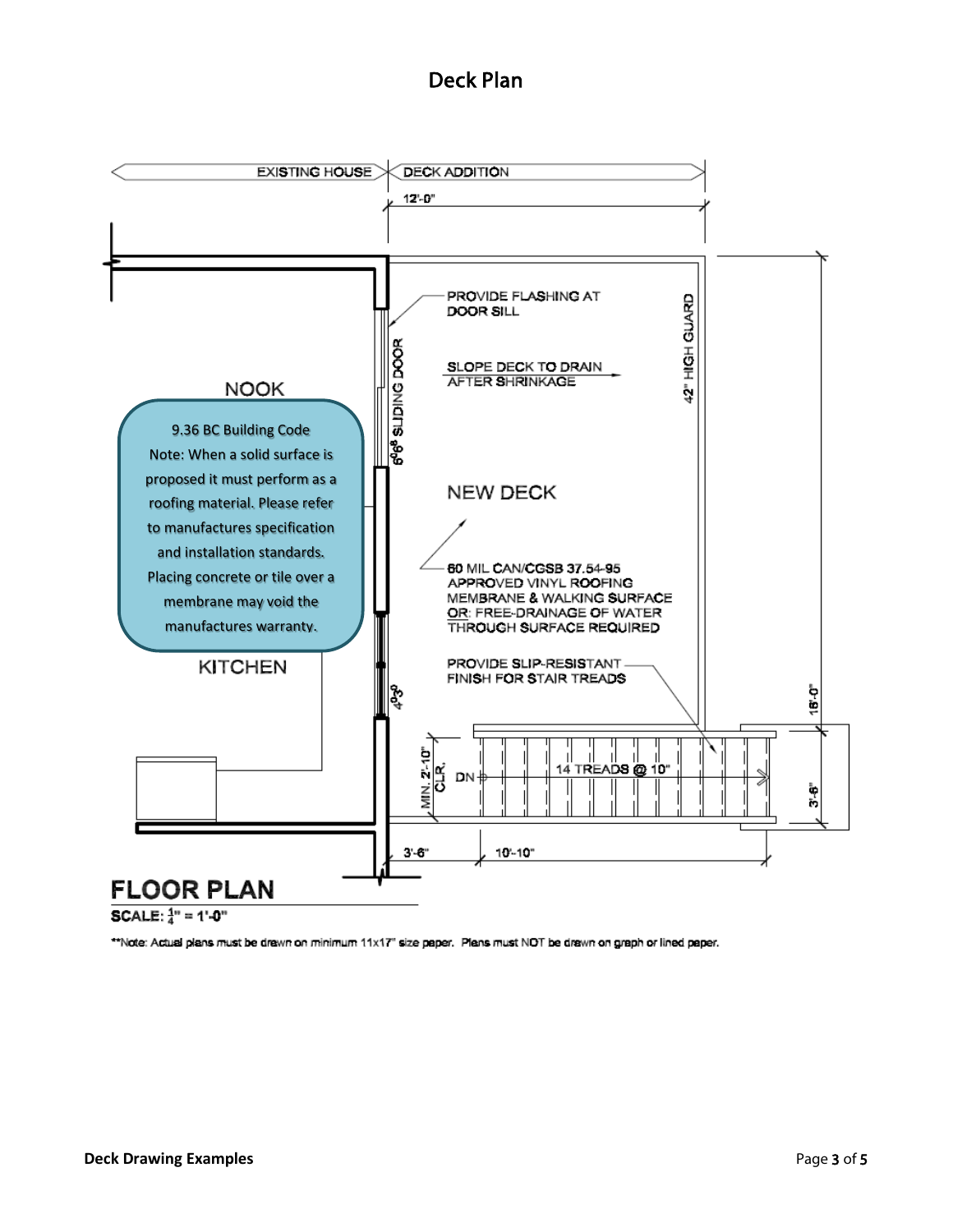

**SCALE:**  $\frac{1}{2}$ " = 1'-0"

### 9.8.8.2 Glass Guards

The use of glass as the main structural component of a guard must be designed by an Engineer. See Glass Guardrail Bulletin.